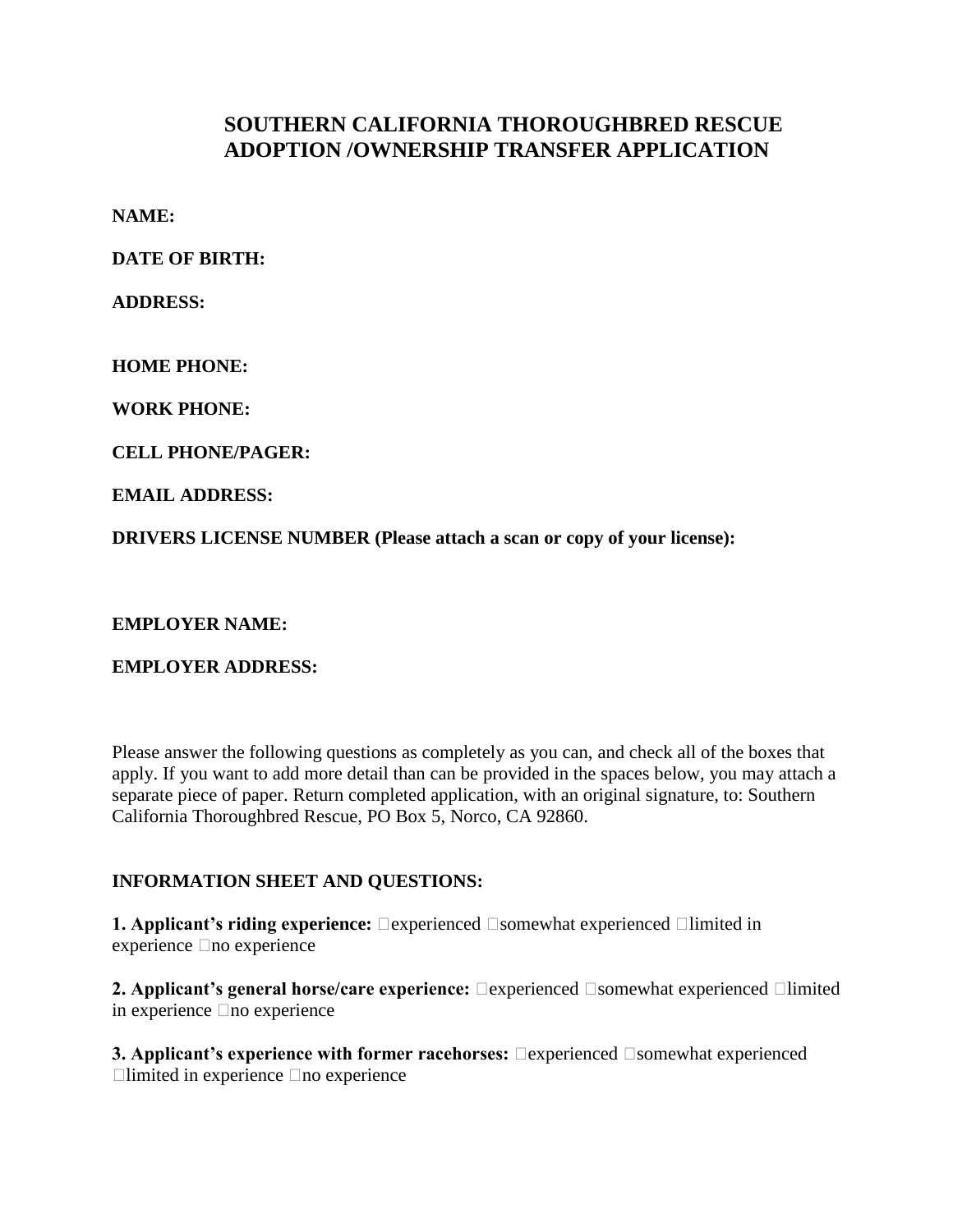**4. Applicant's planned use of the horse:**  $\Box$  trails/pleasure  $\Box$ shows/flat  $\Box$ shows/jumping  $\Box$ companion  $\Box$  handicap program  $\Box$  youth program  $\Box$  other

If "other", please explain:

### **5. Given that you are planning to adopt a horse which has been trained only to race:**

- $\Box$  I am experienced and intend to train the horse myself.
- $\Box$  I will hire my own trainer to retrain the equine.
- $\Box$  I would like to hire a trainer, but do not know of any.

### **6. If you plan to use the help of a trainer or friend to retrain the horse, please provide their name and telephone number:**

Trainer name and telephone number:

### **7. Have you ever been responsible for the care of a horse before?**  $\Box$  Yes  $\Box$  No

If yes, how long ago and under what circumstances?

If this is the first time you will be responsible for the care of a horse, will you be working with or hiring someone to teach you about essential care?  $\Box$  Yes  $\Box$  No

If yes, name and telephone number:

#### **8. Who will be responsible for daily care of the horse?**  $\Box$  Self  $\Box$  Other (s)

If you checked other, in caring for horses is this person(s):  $\Box$  experienced  $\Box$  somewhat experienced  $\Box$ no experience

If any caregivers are under 18 years in age, list their names, ages, and the name of the person who will be supervising:

#### **9. Have you sold any horse or pony within the last five (5) years?**  $\Box$  Yes  $\Box$  No

If yes, how long ago and under what circumstances?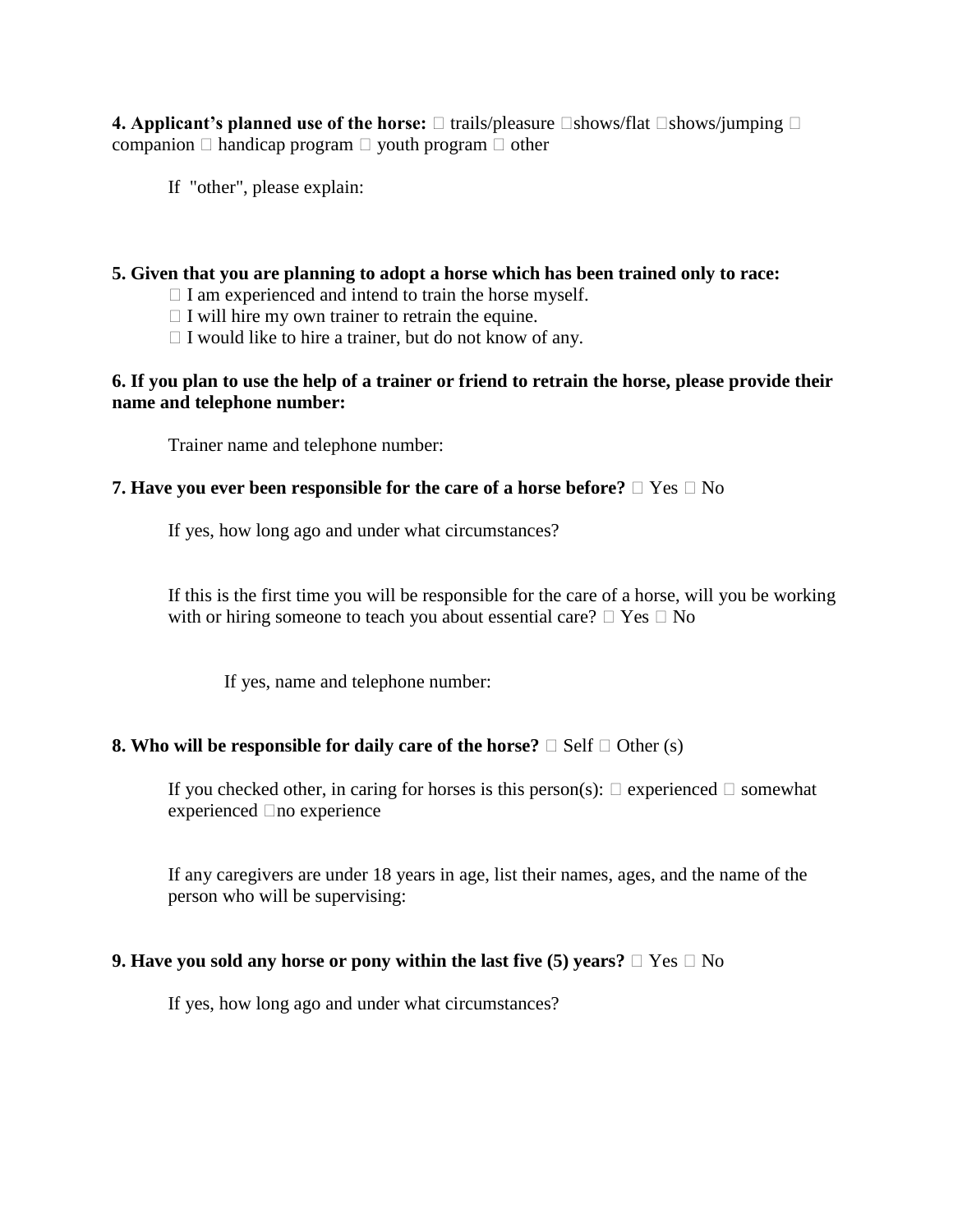#### **10. Have you ever adopted any animal from another non-profit organization?**  $\Box$  Yes  $\Box$  No

If yes, which organization and animal did you adopt?

If yes, do you still have the animal?

## **11. Please list any/all other equines and/or animals you now have, the type, their names and their ages:**

### **12. Will the horse be stabled on your property?**  $\Box$  Yes  $\Box$  No

If no, please complete provide the following information on where you will board a horse:

Name of Facility:

Facility Address:

Name of Manager and Telephone Number:

Veterinarian Name and Telephone Number:

Farrier Name and Telephone Number:

### **13. Will the horse be provided with an equine companion?**  $\Box$  Yes  $\Box$  No

If yes, how many?

### **14. Describe the shelter to be provided for horse:**

### **15. What type of fencing encloses the turn-out area?**

**16. How large is the turn-out area?**

### **17. For how long will the horse be turned out each day?**

**18. Feeding Schedule: please complete all information:**

Type of Hay: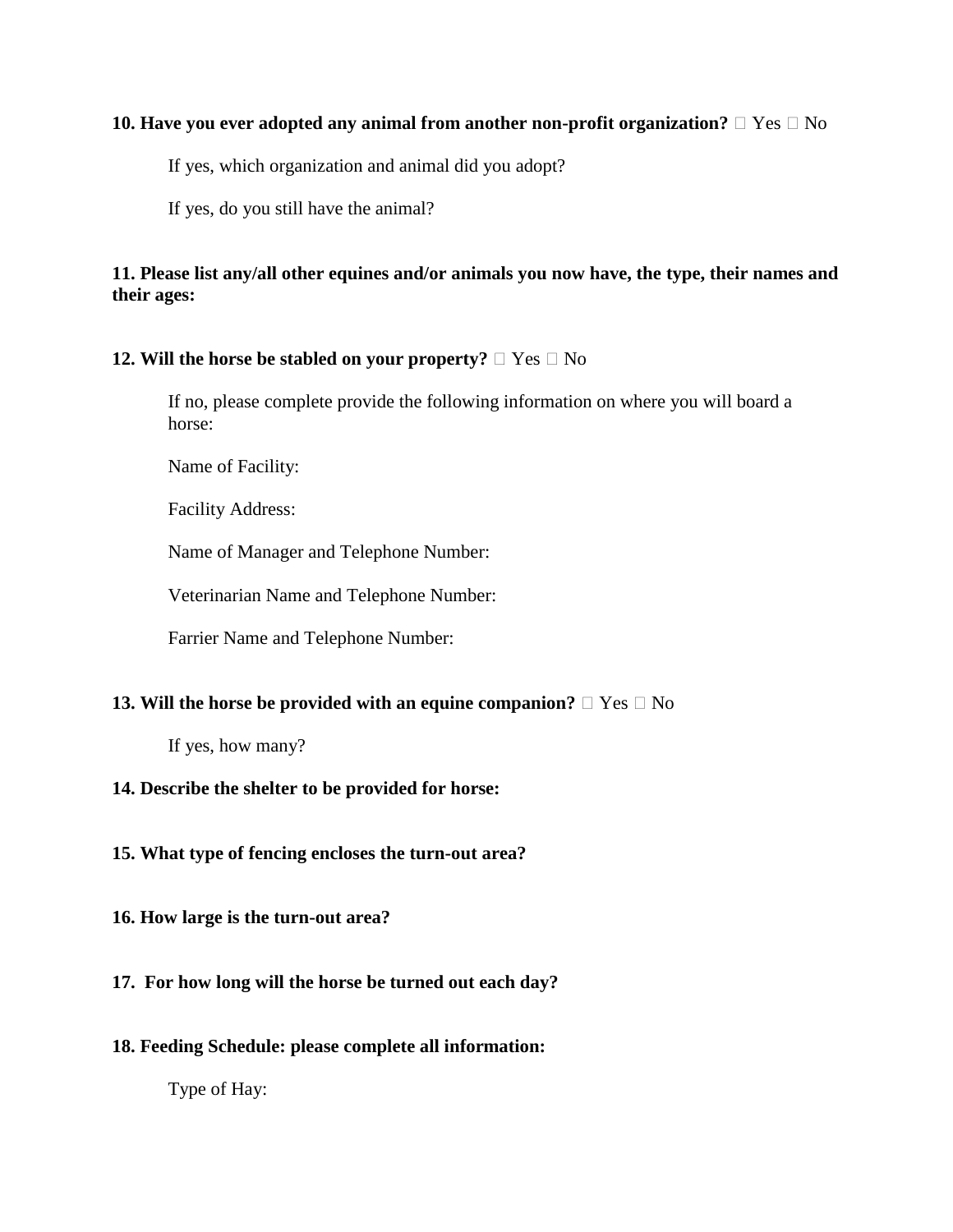Quantity/Frequency:

Describe Storage:

Type of Grain:

Quantity/Frequency:

Describe Storage:

### **19. Will you provide clean water for the horse 24 hours per day?**  $\Box$  Yes  $\Box$  No

Describe how water will be supplied to the horse:

#### **20. Describe how you will provide the following for the horse:**

Worming/Parasite Control:

Farrier/Hoof Trimming/Shoeing:

Dental/Float Teeth:

Shots/Immunizations:

#### **21. Equine health and detecting serious conditions:**

What are the symptoms of colic in a horse, and how would you respond to them?

If a horse is underweight, how would you improve his condition?

For what reasons would you call a veterinarian?

What are the symptoms of founder or laminitis?

What would you do if a horse foundered?